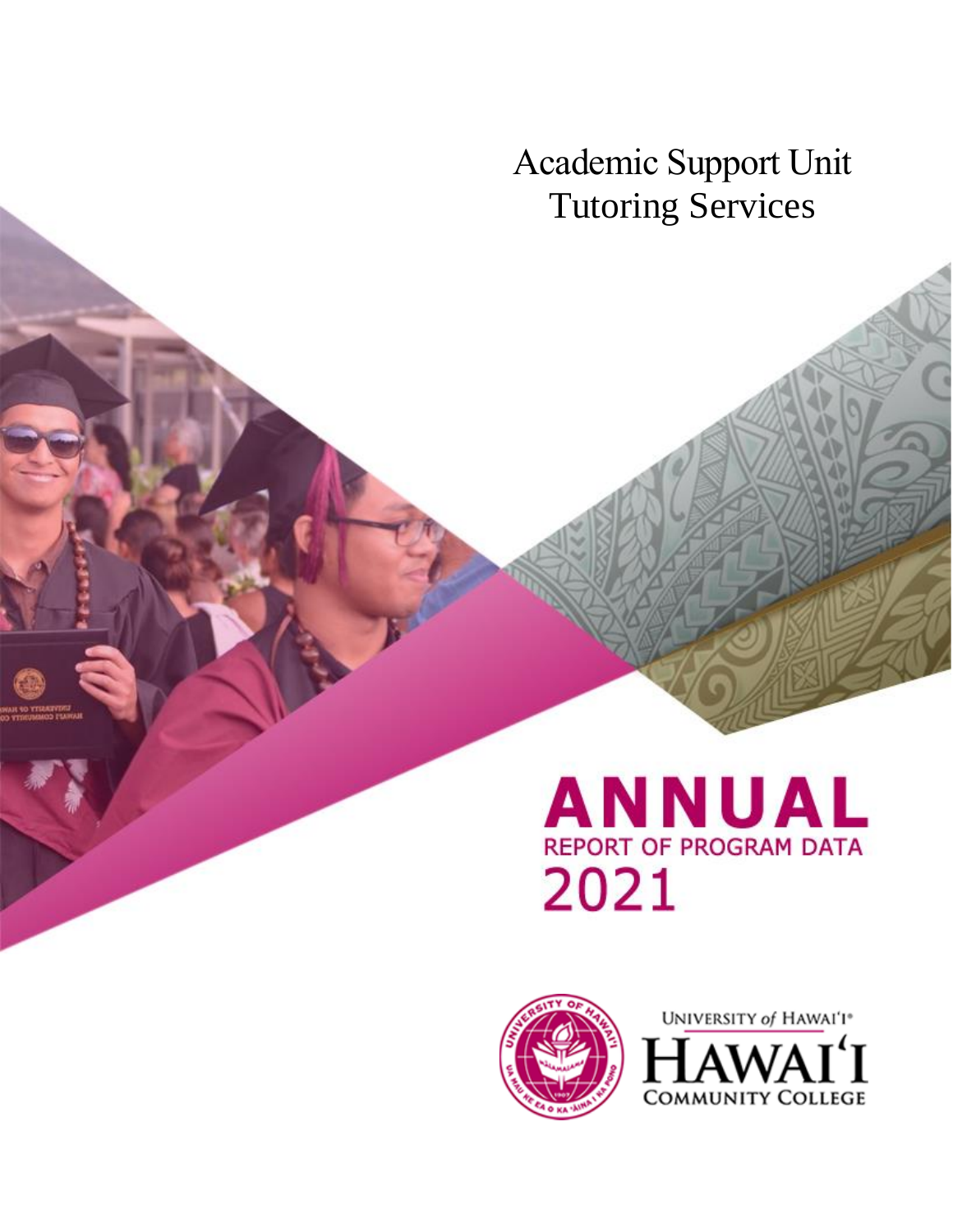# **1. Program or Unit Description**

The Learning Center (TLC) is an academic support program of Hawai'i Community College located on UH Hilo Campus. TLC maintains ties to instruction, provides faculty with an extension to their classroom and various academic support services college-wide. TLC is committed to providing students with a variety of support services which contribute to academic success and learning. Peer tutoring services provide a supportive and encouraging learning environment where students learn effective study skill techniques, become active participants in their learning process, and develop a positive approach toward learning which will facilitate achievement of their academic goals.

TLC provides academic support services to all Hawaiʻi CC students (island-wide) and across multiple campus sites. Academic support services include tutorial assistance; one-on-one, group, and online assistance; study skills support; computer spaces to attend online classes; and computers and internet access. Additional support is provided for placement preparation, computer skills support, and assistance with navigating Laulima and preparing for online courses.

Peer tutoring services provide a supportive and encouraging learning environment where students learn and practice effective study skills techniques, become active participants in their learning process, and develop a positive approach to learning which facilitates the achievement of their academic goals. Peer tutoring is provided individually and in small groups on an appointment and walk-in basis. With the onset of the COVID 19 pandemic in Spring 2020, tutoring continues to be provided primarily online via Zoom with limited in person tutoring.

Tutoring services primarily focus on reading, writing, ESL, and math support with an emphasis on co-requisite and developmental courses. Additional subject-specific tutoring support is offered in a wide range of classes and content areas. In addition to tutoring support, TLC provides a study area, an open lab for computers/independent study, access to computers and the internet to attend online classes, make-up testing services, and technology assistance (navigating Laulima, STAR GPS, Google Suite platforms, etc.). Additional academic support is provided to assist current and incoming students with developing study skills, math and writing skills, and preparation for placement testing. In March 2020, TLC developed a Student Laptop Loan Program for students with limited or no access to technology resources. TLC continues to coordinate laptop loans across multiple campus sites.

TLC is open Monday through Friday from 8:00 a.m. to 4:15 p.m. Tutoring services are provided from 9:00 a.m. to 4:00 p.m. (varies depending on tutor availability). Professional staff includes: one full time Faculty Center Coordinator. Due to the budget restrictions and elimination of vacant positions due to the COVID pandemic, the vacant full time Office Assistant IV and full-time Educational Specialist position were eliminated. For the 2020 – 2021 academic year the number of student employees was significantly lower than in previous years; student employees included two student assistants/mentors and nine tutors.

# **2. Analysis of the Program/Unit**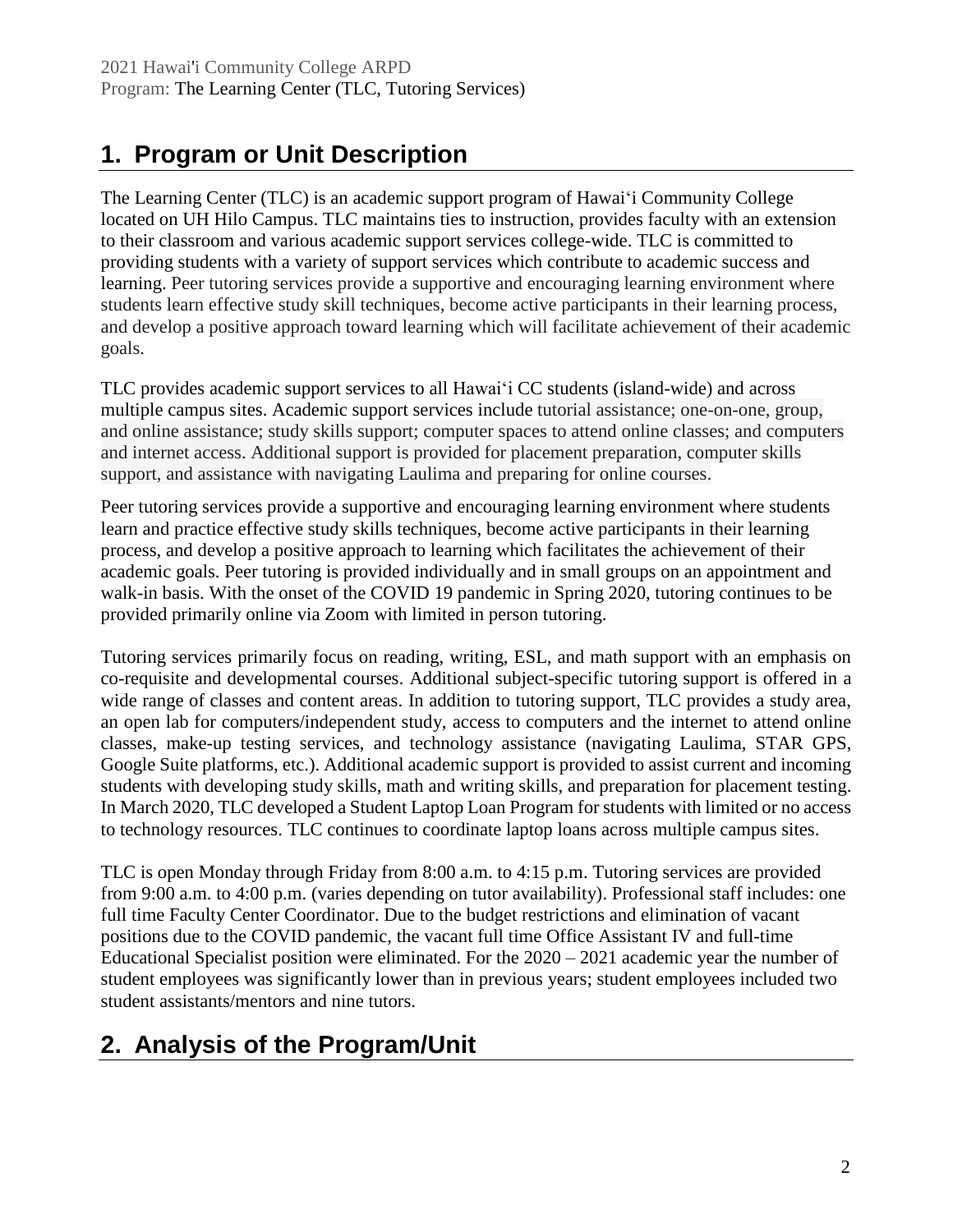#### **Demand:**

- Indicator #4, the unduplicated number of students tutored in one-on-one sessions per student FTE, shows that TLC served seventeen percent of the FTE (1303) for the 2020 - 2021 academic year.
- Indicator #5, unduplicated students enrolled in Dev/Ed classes who were tutored per number of students enrolled in Dev/Ed classes, shows that TLC provided tutoring services to eleven percent of the total number of unduplicated students enrolled in Developmental math and/or English.

#### **Efficiency:**

- Indicator #6, the number of tutor contact hours per tutor paid hourly in one-to-one sessions was .40
- Indicator #7, the duplicated number of students tutored in groups per tutor paid hours was 40.
- Indicator #8, the tutoring budget per student contact hour cost was \$23 per hour.

#### **Effectiveness:**

• Indicator #9, students who receive tutoring should pass their tutored courses, was assessed using student passing rates for students enrolled in developmental English and math. Data show that sixty-two percent of students enrolled in Developmental English and/or math who attended tutoring passed either one or both of their developmental course(s). The pass rate for students in all classes including courses in which tutors were embedded is seventy percent.

#### **Analysis:**

- TLC has experienced a significant decline in individual (unduplicated) student use which is partially reflective of enrollment declines across multiple years, the shift to online learning with the onset of the pandemic and reduction of students on campus, and the elimination of professional positions that assist with concentrated and strategic outreach and engagement efforts.
- The shift to embedded tutoring has had a positive effect on addressing the decrease of student contacts and connecting to students in the online environment. The data shows the outcomes of students enrolled in these classes is positive, as seventy percent of students enrolled in classes with an embedded tutor passed the class with a C or higher.
- To ensure tutors are making use of their work time, tutor training was provided over the course of the year. Various efforts included AVID Tutor Training, ongoing meetings, and self-paced training modules in Laulima. When tutors are not in session with a student, they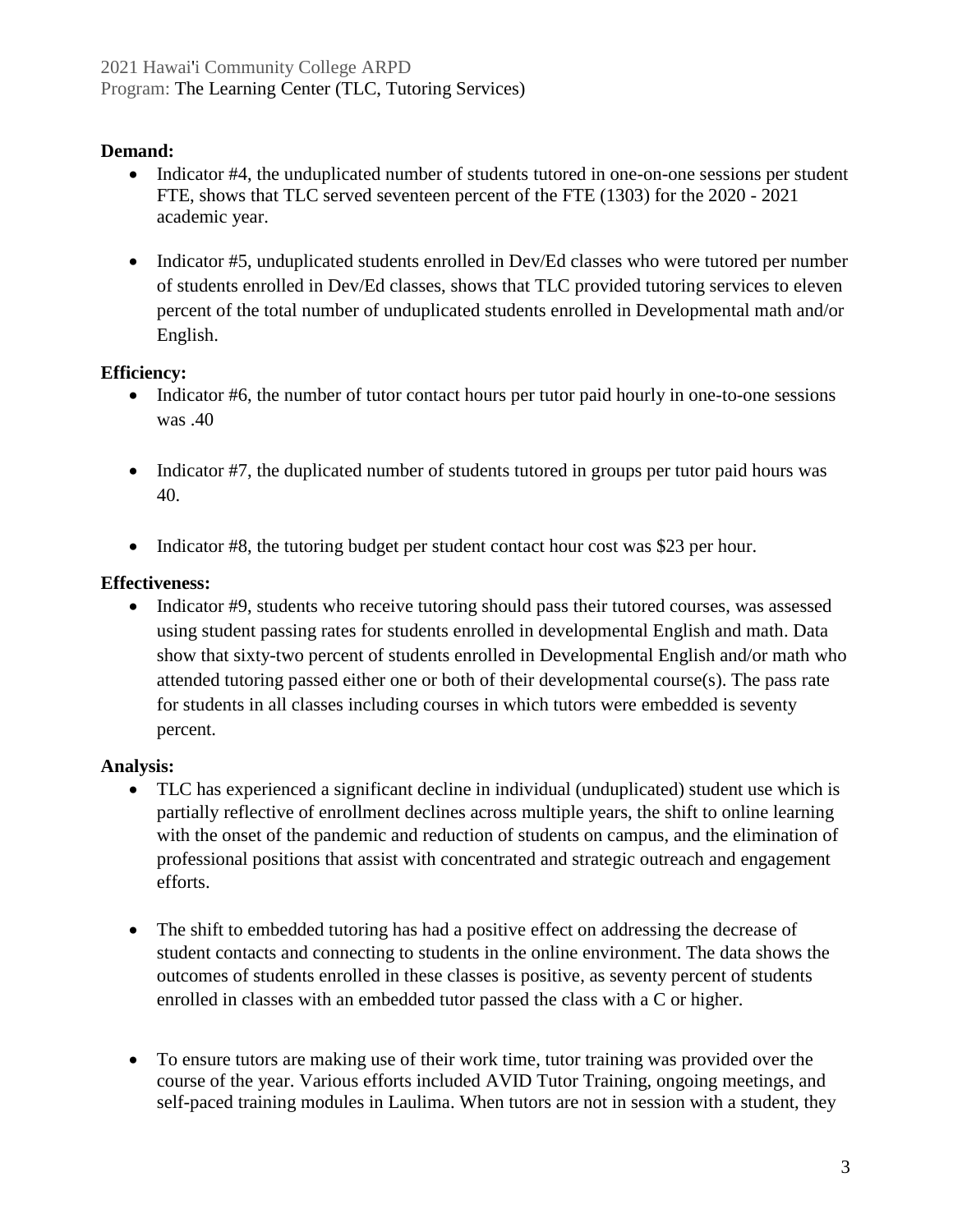are expected to go through training modules and complete other area/subject specific projects as assigned.

- According to the 2021 CCSSE survey data, 50.7 percent of students rate the importance of peer tutoring as "very" important. Additionally, 46.9 percent of students surveyed rank the importance of skill labs (writing, math, etc.) as "very" important. However, sixty percent of students report "rarely/never" regarding the use of peer or other tutoring services. Despite acknowledging the importance of tutoring services, a majority of students do not access these services which can account for the low number of students tutored to FTE. Furthermore it is important to note that the number of students who responded to the CCSSE survey represents only thirteen percent of the total unduplicated student population. The CCSSE survey asked students about their use of peer or other tutoring which includes resources outside of TLC. The information collected may not be entirely reflective of students' use of TLC services.
- Due to COVID-19, no academic support workshops were offered. Embedded tutoring was provided for summer math courses. Peer mentors were available to provide computer skills support to incoming students needing additional assistance in preparing for the fall semester. TLC developed a Computer Needs Survey which was deployed to incoming students. Survey follow-up included outreach to students who reporting needing additional support. TLC continued to provide laptop loans to students without access to a computer.

#### **Strengths:**

- Students who utilize TLC support services do so repeatedly. Students return regularly to meet with tutors and use the dedicated space and computer resources to study and work independently.
- Feedback received from students via tutoring session evaluations and surveys is generally positive. Responses from students indicates tutors are effective and tutoring sessions increase understanding of materials and confidence in abilities.
- TLC's development of online tutoring services created the potential to deliver tutoring and academic support services to students, island-wide.
- TLC has worked hard to adapt services to address student basic needs including access to technology and assistance with navigating online courses and developing computer skills for online learning.
- The implementation of the Laptop Loan Program has been positive. For this academic year, 133 students were able to borrow a laptop to attend and complete their online classes.

#### **Challenges:**

• **Staffing and funding.** Staff shortages (vacant/eliminated permanent positions) make it difficult to provide on-going/consistent tutor training. Development of additional services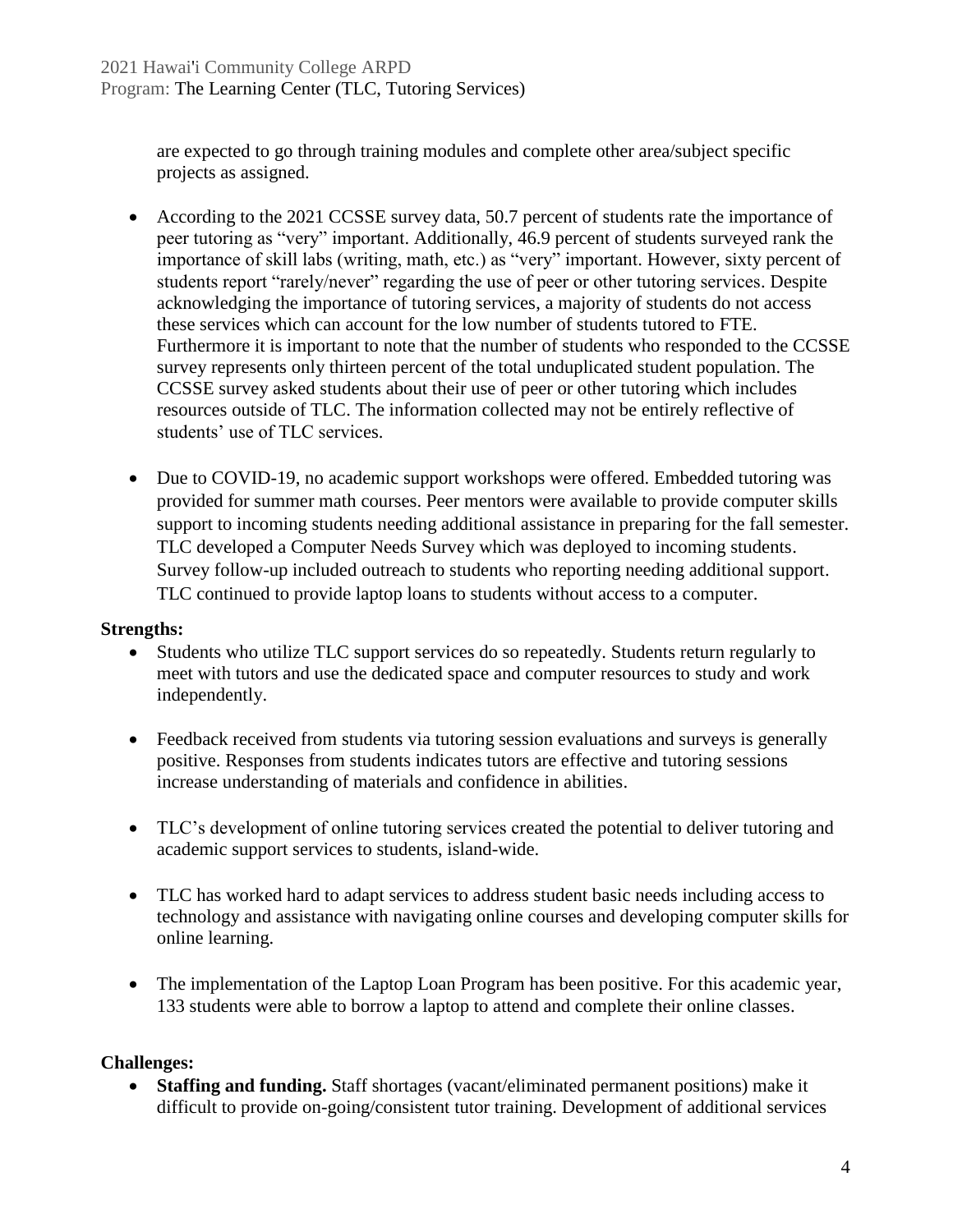and support is also impacted by the lack of professional staff. Outreach efforts to faculty and students is also difficult without support staff to assist with these efforts.

- **Physical location.** Hawai'i CC East Hawai'i is a split campus and shares facilities with UH Hilo, with The Learning Center physically located on the UH Hilo Campus. Students who are registered for courses only at the Manono Campus encounter parking fees at UH Hilo to utilize TLC services. In the past, tutoring services provided at the Manono Campus were underutilized. Although tutoring is currently provided for math and science, tutoring services continue to be underutilized. TLC is working on identifying a strategic location on the Manono Campus and increasing the use of in-class tutors on the Manono Campus to increase efficiency of tutoring services.
- **Remote services:** The implementation of online tutoring and academic support services creates a new need for tutor training and the development of strategies to engage students in actively seeking out tutoring services. TLC will need to continue to be innovative and strategize ways to connect students remotely and provide services comparable to in-person support.
- **COVID 19:** Online course delivery has had an adverse effect on many Hawai'i CC students who are struggling in their classes (based on early alert, faculty, and student feedback) but do not utilize tutoring services which are provided via Zoom. TLC has been working on ways to better connect to and engage students in utilizing academic support services. This is difficult without professional staff to support these efforts.
- **Student Employment:** The pandemic and shift to primarily online courses and services has made it difficult to identify and hire student employees. Efforts to identify potential tutors included outreach to department faculty, UH Hilo departments, and individual students who successfully completed various courses. For this current period, individual TLC employed three student assistants/mentors and up to 10 tutors.

*Include external factors affecting the program or unit.*

| #  | <b>Student and Faculty Information</b> | 2017-18 | 2018-19 | 2019-20 | $20 - 21$ |
|----|----------------------------------------|---------|---------|---------|-----------|
|    | Annual Unduplicated Student Headcount  | 3,527   | 3,209   | 3,197   | 3,107     |
|    | Annual FTE Faculty                     | 118     | 117     | 111     | 113       |
| 2a | Annual FTE Staff                       | 151     | 143     | 137     | 140       |
|    | Annual FTE Student                     | 1,540   | 1,401   | 1,429   | 1,303     |

### **Quantitative Indicators**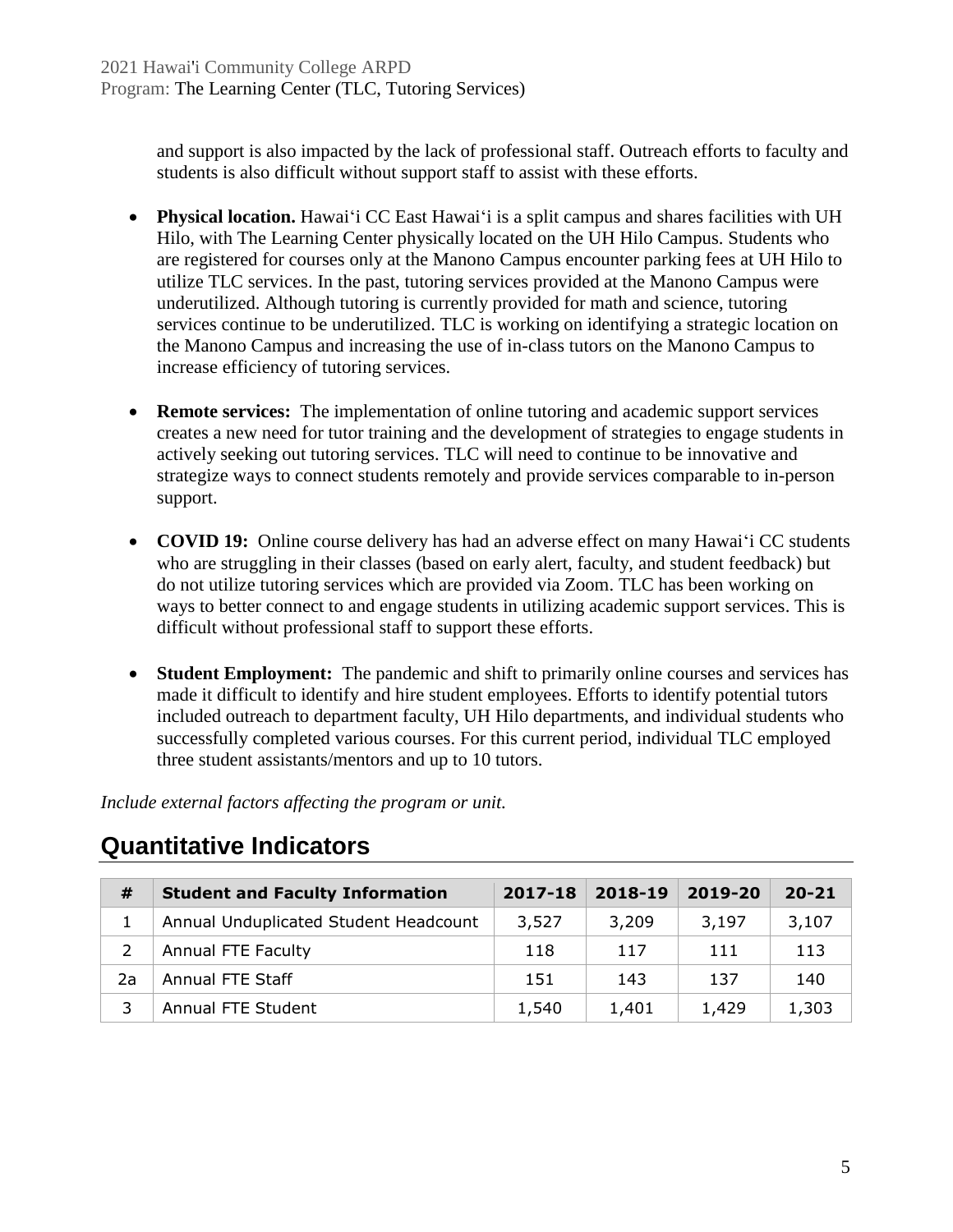#### 2021 Hawai'i Community College ARPD Program: The Learning Center (TLC, Tutoring Services)

| # | <b>Demand Indicators</b>                                                                                                     | 2017-18 | 2018-19 | 2019-20 | $20 - 21$ |
|---|------------------------------------------------------------------------------------------------------------------------------|---------|---------|---------|-----------|
| 4 | Unduplicated number of students<br>tutored in one-on-one sessions per<br>student FTE                                         | .27     | .18     | .18     | .17       |
| 5 | Unduplicated students enrolled in<br>Dev/Ed classes who were tutored per<br>number of students enrolled in Dev/Ed<br>classes |         | .15     | .16     | $-11$     |

| # | <b>Efficiency Indicators</b>                                            | $2017 - 18$ | 2018-19 | 2019-20 | $20 - 21$ |
|---|-------------------------------------------------------------------------|-------------|---------|---------|-----------|
| 6 | Tutor contact hours per tutor paid hours<br>in one-on-one sessions      |             | .73     | .42     |           |
|   | Duplicated number of students tutored<br>in groups per tutor paid hours |             |         |         |           |
| 8 | Tutoring budget per student contact<br>hours                            | \$0         | \$15    | \$28    |           |

| <b>Effectiveness Indicators</b>                                   |     | $2017 - 18$ 2018-19 2019-20 | $20 - 21$ |
|-------------------------------------------------------------------|-----|-----------------------------|-----------|
| Students who receive tutoring should<br>pass their tutored course | .65 | .58                         |           |

| #  | <b>Effectiveness Indicators -</b><br><b>Community College Survey of</b><br><b>Student Engagement (CCSSE)</b> | 2016  | 2018    | 2020      | 2021  |
|----|--------------------------------------------------------------------------------------------------------------|-------|---------|-----------|-------|
| 10 | Tutored or taught other students (survey<br>item $4.h$ )                                                     |       |         |           |       |
|    | Mean                                                                                                         | 1.53  | 1.34    | NA        | 1.30  |
|    | Very Often                                                                                                   | 4.4%  | 2.8%    | NA        | 2.7%  |
|    | Often                                                                                                        | 7.6%  | 4.7%    | NA        | 3.3%  |
|    | Sometimes                                                                                                    | 24.9% | 16.7%   | NA        | 15%   |
|    | Never                                                                                                        | 63.0% | 75.8%   | <b>NA</b> | 79%   |
| 11 | Frequency of using peer or other<br>tutoring (survey item 12.1.d)                                            |       |         |           |       |
|    | Mean                                                                                                         | 1.67  | 0.73    | NA.       | .60   |
|    | Often                                                                                                        | 14.8% | 8.6%    | <b>NA</b> | 6.4%  |
|    | <b>Sometimes</b>                                                                                             | 24.5% | 31.3%   | NA        | 13.7% |
|    | Rarely/Never                                                                                                 | 41.0% | 60.1%   | NA        | 79.9% |
|    | N/A                                                                                                          | 19.7% | $0.0\%$ | <b>NA</b> | 0.0%  |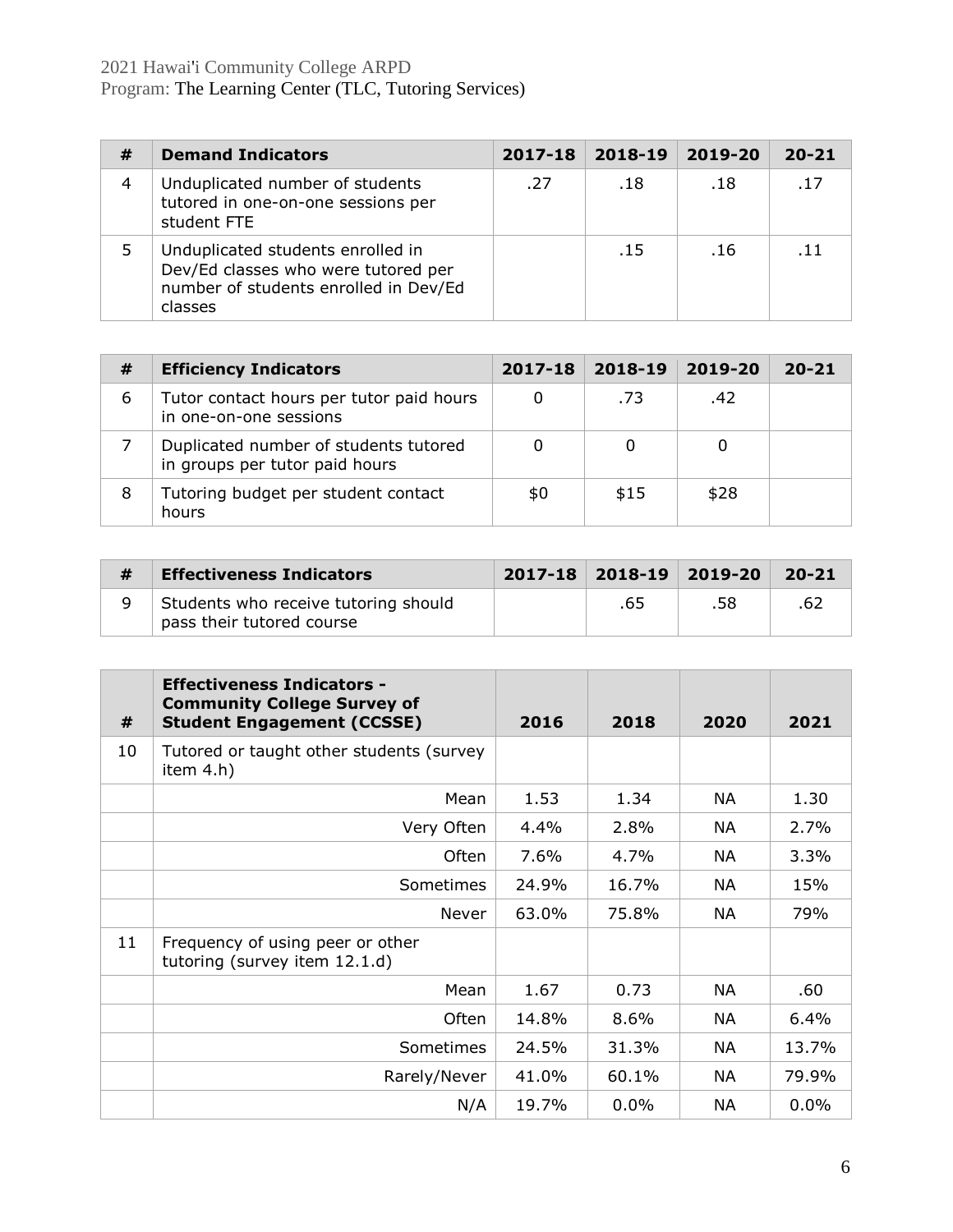| #  | <b>Effectiveness Indicators -</b><br><b>Community College Survey of</b><br><b>Student Engagement (CCSSE)</b> | 2016  | 2018  | 2020      | 2021   |
|----|--------------------------------------------------------------------------------------------------------------|-------|-------|-----------|--------|
| 12 | Satisfaction with peer or other tutoring<br>(survey item 12.2.d)                                             |       |       |           |        |
|    | Mean                                                                                                         | 2.26  | 1.47  | <b>NA</b> | 1.57   |
|    | Very                                                                                                         | 24.7% | 25.9% | NA        | 60.2%  |
|    | Somewhat                                                                                                     | 32.5% | 19.4% | <b>NA</b> | 37.1%  |
|    | Not at All                                                                                                   | 7.7%  | 3.3%  | NA        | 2.7%   |
|    | N/A                                                                                                          | 3.0%  | 51.4% | <b>NA</b> | 0.0%   |
| 13 | Importance of peer or other tutoring<br>(survey item 12.3.d)                                                 |       |       |           |        |
|    | Mean                                                                                                         | 2.37  | 2.26  | <b>NA</b> | 2.35   |
|    | Very                                                                                                         | 52.6% | 49.0% | <b>NA</b> | 50.7%  |
|    | Somewhat                                                                                                     | 31.5% | 28.1% | <b>NA</b> | 33%    |
|    | Not at All                                                                                                   | 15.9% | 23.0% | <b>NA</b> | 16.2%  |
| 14 | Frequency of using skill labs - writing,<br>math, etc. (survey item 12.1.e)                                  |       |       |           |        |
|    | Mean                                                                                                         | 1.74  | 0.69  | <b>NA</b> | .50    |
|    | Often                                                                                                        | 14.9% | 10.5% | NA        | 7.5%   |
|    | Sometimes                                                                                                    | 28.7% | 24.0% | <b>NA</b> | 8.6%   |
|    | Rarely/Never                                                                                                 | 35.9% | 65.6% | <b>NA</b> | 83.9%  |
|    | N/A                                                                                                          | 20.4% | 0.0%  | <b>NA</b> | 0.0%   |
| 15 | Satisfaction with skill labs - writing,<br>math, etc. (survey item 12.2.e)                                   |       |       |           |        |
|    | Mean                                                                                                         | 2.40  | 1.40  | <b>NA</b> | 1.54   |
|    | Very                                                                                                         | 22.5% | 19.7% | <b>NA</b> | 54.5%  |
|    | Somewhat                                                                                                     | 32.1% | 19.5% | <b>NA</b> | 44.8%  |
|    | Not at All                                                                                                   | 9.7%  | 3.0%  | <b>NA</b> | $.6\%$ |
|    | N/A                                                                                                          | 35.7% | 57.8% | NA        | 0.0%   |
| 16 | Importance of skill labs - writing, math,<br>etc. (survey item 12.3.e)                                       |       |       |           |        |
|    | Mean                                                                                                         | 2.36  | 2.20  | <b>NA</b> | 2.29   |
|    | Very                                                                                                         | 52.3% | 45.0% | <b>NA</b> | 46.9%  |
|    | Somewhat                                                                                                     | 31.2% | 29.7% | NA        | 34.9%  |
|    |                                                                                                              |       |       |           |        |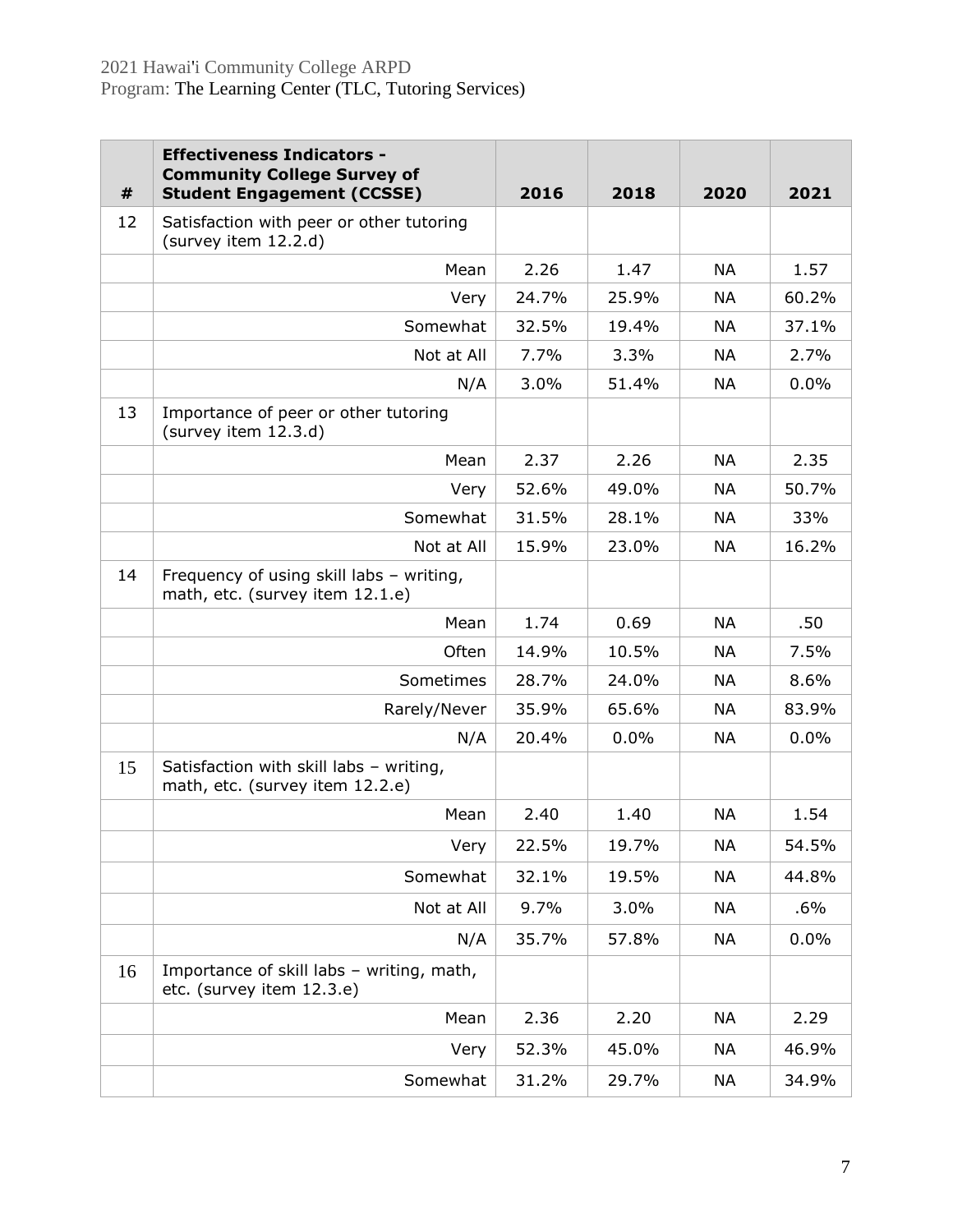| # | <b>Effectiveness Indicators -</b><br><b>Community College Survey of</b><br><b>Student Engagement (CCSSE)</b> | 2016  | 2018  | 2020 | 2021  |
|---|--------------------------------------------------------------------------------------------------------------|-------|-------|------|-------|
|   | Not at All                                                                                                   | 16.6% | 25.3% | ΝA   | 18.3% |

### **3. Program Student Learning Outcomes or Unit/Service Outcomes**

a) List of the Program Student Learning Outcomes or Unit/Service Outcomes

SLO-01 (system-wide): Students who receive tutoring will pass their tutored courses SAO-01: Provide tutoring and academic support services to promote student success SAO-02: Provide computer access for students SAO-03: Provide make-up testing services to students

b) Program or Unit/Service Outcomes that have been assessed in the year of this Annual Review.

SAO-01: Provide tutoring and academic support services to promote student success

SAO-02: Provide computer access for students

SAO-03: Provide make-up testing services to students

c) Assessment Results:

#### **SLO-01: Students who receive tutoring will pass their tutored courses**

| Students enrolled in | Students enrolled in | Percentage of students enrolled |
|----------------------|----------------------|---------------------------------|
| DevEd courses        | DevEd courses who    | in DevEd courses who attended   |
| (unduplicated)       | attended tutoring    | tutoring and passed either or   |
|                      | sessions             | both courses (math/English)     |
| 372                  | $40(10.8\%)$         | 62.5%                           |

#### **SAO-01: Provide tutoring and academic support services to promote student success**

Academic Support Services:

| <b>Student Contacts</b> | <b>Tutoring</b> | Computer        | Make-Up | <b>Total Contacts</b> |
|-------------------------|-----------------|-----------------|---------|-----------------------|
|                         |                 | Use/Independent | Testing |                       |
|                         |                 | Study           |         |                       |
| Duplicated              | 024             | 210             | 25      | 1259                  |

d) Changes that have been made as a result of the assessment results.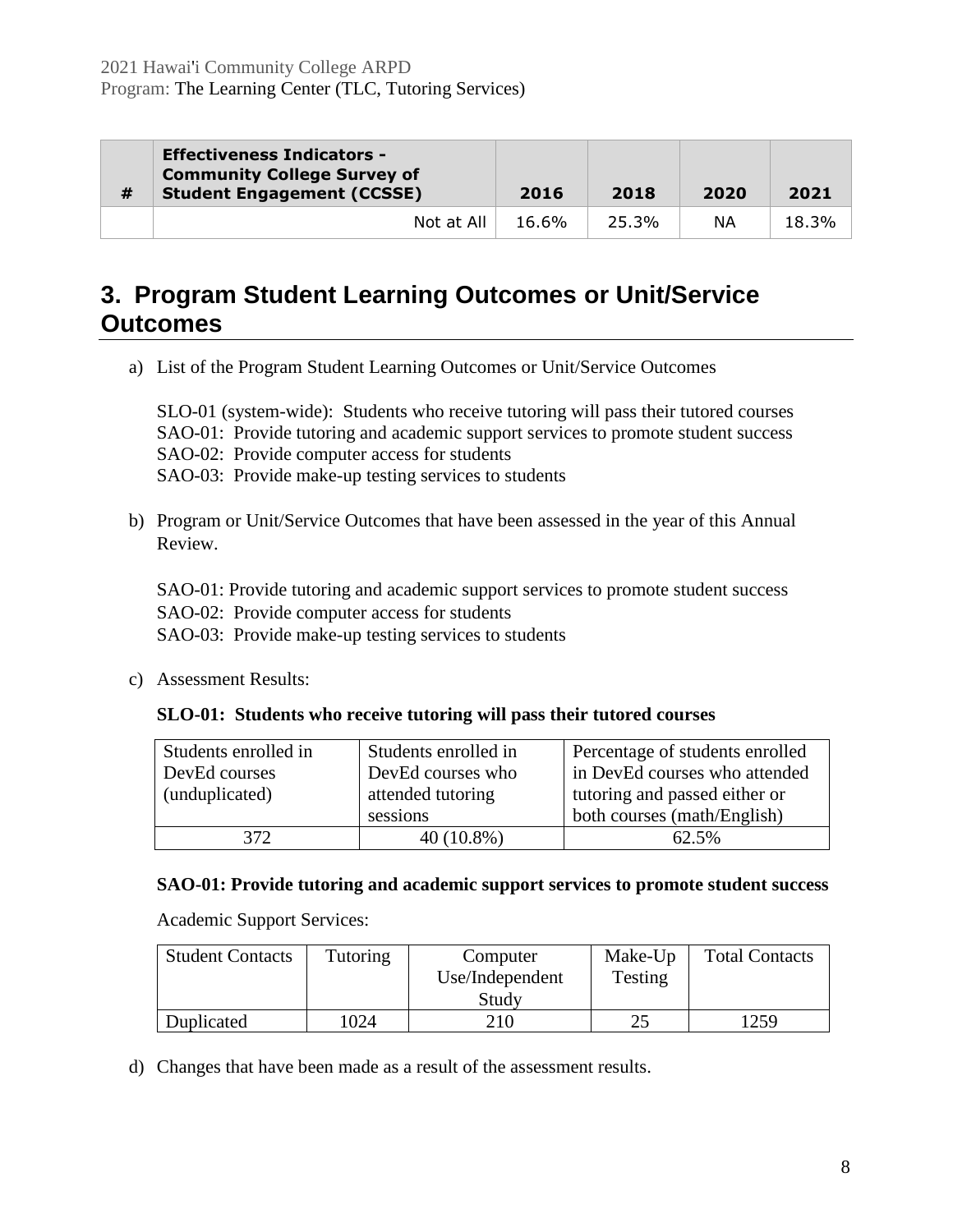- TLC continues to develop strategies to increase student utilization, particularly students enrolled in developmental math and English courses. The shift to embedded tutoring in developmental courses increases the likelihood of a student to pass the course (C or better). The data above reflects that despite a low number of students in developmental courses who access tutoring (10.8 percent), almost sixty-three percent of those students were able to pass their course with a C or higher.
- Overall, TLC usage is low as compared to previous years. Efforts to outreach to students have been expanded utilizing the STAR Connect texting platform, social media, and the Academic Support Referral Form which was developed to replace Starfish Early Alert, which was eliminated in June 2021.
- TLC continues to work with faculty to develop partnerships that encourage student referrals and the use of embedded tutors.
- As we continue to experience the effects of COVID-19, TLC tutoring services will remain online via Zoom with limited in-person support for students with limited or no access to technology.
- TLC remains open to provide students access to the internet and computers. Additionally, a separate space has been designated for students to participate in synchronous classes through the use of TLC technology.
- TLC continues to identify training and support resources for tutoring staff.

### **4. Action Plan**

- 1. Increase outreach efforts at the start of each semester to inform students of tutoring services on campus.
- 2. Conduct ongoing outreach at critical points in the semester (e.g. before midterms and finals).
- 3. Increase outreach to faculty and staff to provide information and updates on tutoring services; solicit feedback from faculty on ways to increase students' usage of TLC services.
- 4. Review appointment system to maximize the number of students that can be served throughout the day/week/month; identify strategies to increase appointments without an impact on the quality of tutoring services.
- 5. Identify data tools to monitor tutoring services and scheduling adjustments.
- 6. Expand the use of in-class tutors to increase student engagement and efficiency.
- 7. TLC will consult with the Institutional Research office to identify ways to collect student data including outcomes for students in tutored courses.
- 8. TLC Coordinator will work with Administration and Human Resources to identify strategies to address professional staffing needs to improve the efficiency of tutoring services.
- 9. Explore resources to hire part-time professional tutors in writing and math to maintain a consistent weekly schedule of work hours in the Learning Center for appointments and